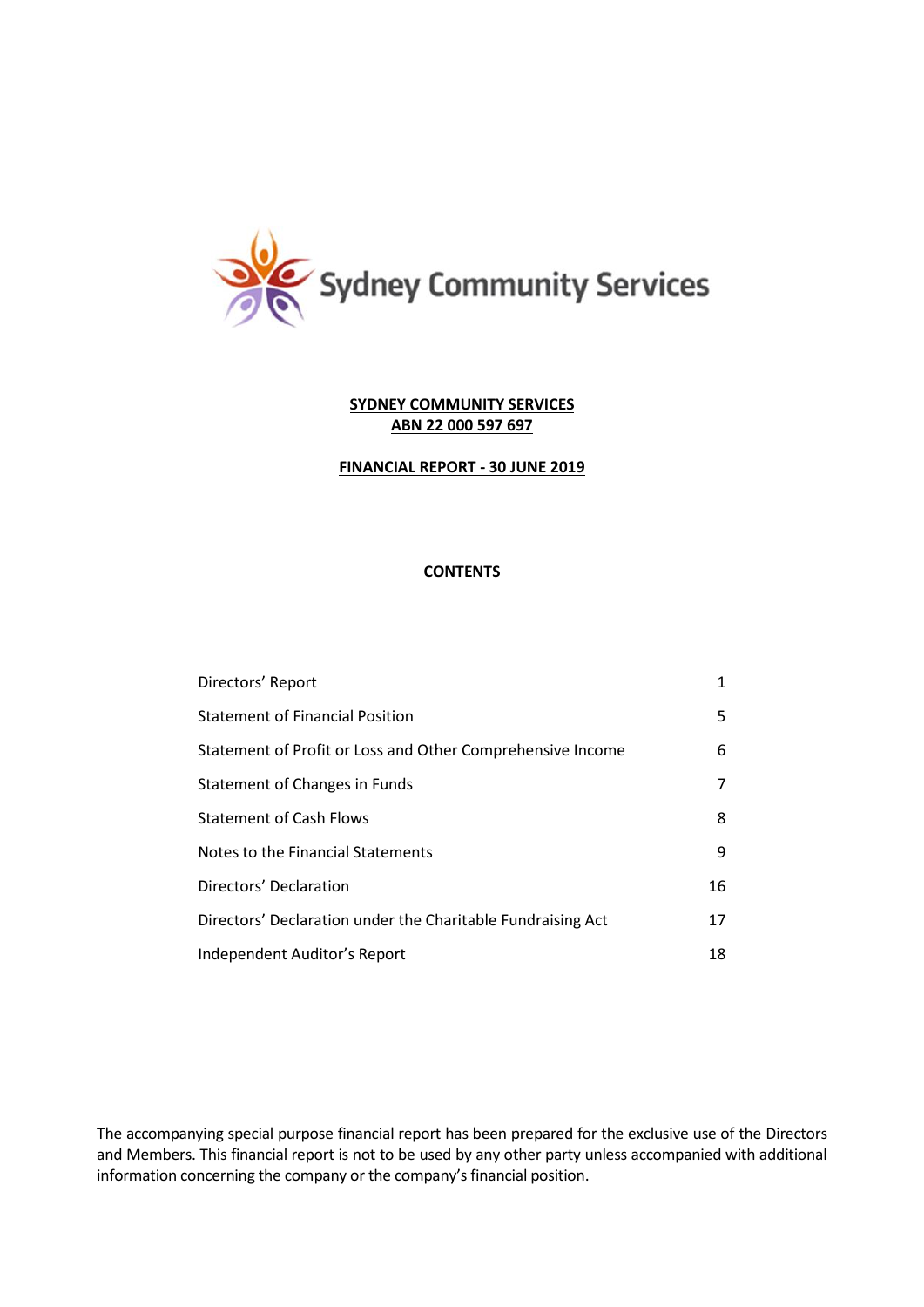# **FINANCIAL REPORT - 30 JUNE 2019 DIRECTORS' REPORT**

The company is incorporated as a company limited by guarantee and not having a share capital under the provisions of the *Australian Charities and Not-for-profits Commission Act 2012.*

The directors present the financial report on the year ended 30 June 2019 and report as follows:

### **DIRECTORS**

The names of and other information on the Directors in office during or since the end of the year are as follows. The Directors were in office for this entire period unless otherwise stated.

| <b>DIRECTOR'S NAME</b>                | <b>QUALIFICATIONS, EXPERIENCE AND OTHER INFORMATION</b>                                                                                                                                                                                                                                                                                                                                                                                                                                                                             |
|---------------------------------------|-------------------------------------------------------------------------------------------------------------------------------------------------------------------------------------------------------------------------------------------------------------------------------------------------------------------------------------------------------------------------------------------------------------------------------------------------------------------------------------------------------------------------------------|
| <b>Mr Warren Bell</b>                 | <b>Vice Chair</b>                                                                                                                                                                                                                                                                                                                                                                                                                                                                                                                   |
| <b>Qualifications and experience:</b> | Principle owner of Taylor Bell & Associates Pty Ltd. Warren joined<br>the Hunters Hill Ryde Community Services Board in 2012 and<br>Sydney Community Services Board in 2017 with the merger.<br>Master of Business Administration and postgraduate Diploma in<br>Management.                                                                                                                                                                                                                                                        |
| <b>Clr D Brooks-Horn</b>              | <b>Director</b>                                                                                                                                                                                                                                                                                                                                                                                                                                                                                                                     |
| <b>Qualifications and experience:</b> | Councillor of Lane Cove Municipal Council since 2008. Mayor of<br>Lane Cove Council from 2013-2015. Current Director of Sydney<br>Community Services and of Lane Cove Rotary Club. Resident of<br>Lane Cove for his entire life.                                                                                                                                                                                                                                                                                                    |
| <b>Mr D Button</b>                    | Director (resigned 29 August 2018)                                                                                                                                                                                                                                                                                                                                                                                                                                                                                                  |
| <b>Qualifications and experience:</b> | University of New South Wales in Military History. Experience - 4<br>years banking, 2 years Army, 6 years Financial Analysis and<br>Interpretation, 20 years' automotive sales and Management. 10<br>years Automotive Business ownership. Managing Director/Owner<br>Annual Turnover \$50M - business now sold. David is Chair of<br>Finance Audit and Risk Committee of Sydney Community<br>Services.                                                                                                                              |
| <b>Mr R Cooke</b>                     | <b>Director</b>                                                                                                                                                                                                                                                                                                                                                                                                                                                                                                                     |
| <b>Qualifications and experience:</b> | Company Director with an extensive management career in<br>public, private, and not for profit organisations. Has over 20 years<br>board and governance experience and currently is Chair of the<br>Rural Financial Counselling Service NSW - Central West and a<br>Director of Lane Cove Chamber of Commerce. He was elected to<br>the Sydney Community Services Board in 2009. Rod is Chair of<br>the Policy, Governance and Strategy Committee of Sydney<br>Community Services. Rod has lived in Lane Cove for over 20<br>years. |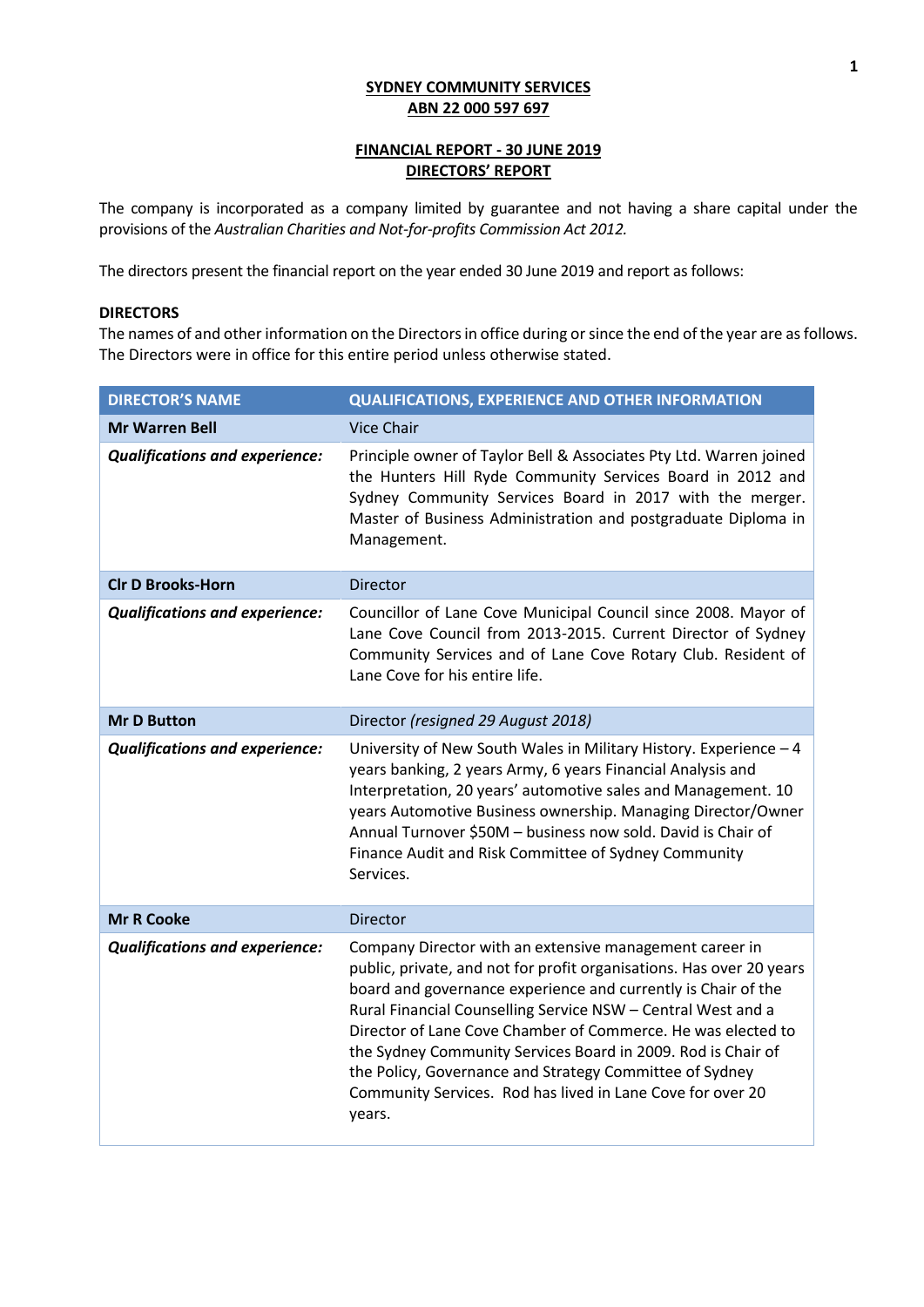# **FINANCIAL REPORT - 30 JUNE 2019 DIRECTORS' REPORT**

| <b>DIRECTOR'S NAME</b>                                                                             | <b>QUALIFICATIONS, EXPERIENCE AND OTHER INFORMATION</b>                                                                                                                                                                                                                                                                                                                                                                                                                                                                                                                                                                                                                                                                                                                                                           |
|----------------------------------------------------------------------------------------------------|-------------------------------------------------------------------------------------------------------------------------------------------------------------------------------------------------------------------------------------------------------------------------------------------------------------------------------------------------------------------------------------------------------------------------------------------------------------------------------------------------------------------------------------------------------------------------------------------------------------------------------------------------------------------------------------------------------------------------------------------------------------------------------------------------------------------|
| Mr J D Devine                                                                                      | Chair                                                                                                                                                                                                                                                                                                                                                                                                                                                                                                                                                                                                                                                                                                                                                                                                             |
| <b>Qualifications and experience:</b>                                                              | Bachelor of Engineering in Electrical Engineering, University of<br>New South Wales (29165). Member of Institution of Engineers<br>Australia (1969). Fellow of Australian Institute of Company<br>Directors (1992).<br>Retired Company Director and CEO of a major Australian and<br>International Public Company. Director, President and Consultant<br>at Sydney Community Services since 2000. Resident of Lane Cove<br>for over 30 years.                                                                                                                                                                                                                                                                                                                                                                     |
| Mr P Fay                                                                                           | <b>Director</b>                                                                                                                                                                                                                                                                                                                                                                                                                                                                                                                                                                                                                                                                                                                                                                                                   |
| <b>Qualifications and experience:</b><br><b>Ms D Hill</b><br><b>Qualifications and experience:</b> | MAMP (Macquarie University Advanced Management<br>Programme) in 1995.<br>Retired Chief Executive Officer and Director of major Australian<br>Company Blackwoods. Has held directorships with a number of<br>associated companies and was admitted as a Member of the<br>Australian Institute of Company Directors in 1995. Peter is Chair<br>for the Marketing and Fundraising Committee for Sydney<br>Community Services. Resident of Lane Cove for over 10 years.<br><b>Director</b><br>Deborah has been operating an accounting business in Lane Cove<br>since 1989. Member of the Institute of Chartered Accountants<br>Australia and New Zealand. Resident of Lane Cove for over 11<br>years. President of the Lane Cove Chamber of Commerce.<br>Appointment a Director of Sydney Community Services in June |
|                                                                                                    | 2013.                                                                                                                                                                                                                                                                                                                                                                                                                                                                                                                                                                                                                                                                                                                                                                                                             |
| <b>CIr D Hutchens</b>                                                                              | Director                                                                                                                                                                                                                                                                                                                                                                                                                                                                                                                                                                                                                                                                                                                                                                                                          |
| <b>Qualifications and experience:</b>                                                              | Previously the Mayor of Lane Cove. Worked in various industries<br>and as a support staff for children with special needs. Central<br>Ward Councillor with Lane Cove Council. Community<br>representative with North Shore Local Area Command<br>Community Safety Precinct Committee. Branch President of<br>Longueville/Northwood Liberal Party. Director/ Board Member of<br>Sydney Community Services, Carisbrook House and Pottery<br>Gardens Retirement Village. Volunteer with the Salvation Army<br>and the Heart Foundation. Resident of Lane Cove.                                                                                                                                                                                                                                                       |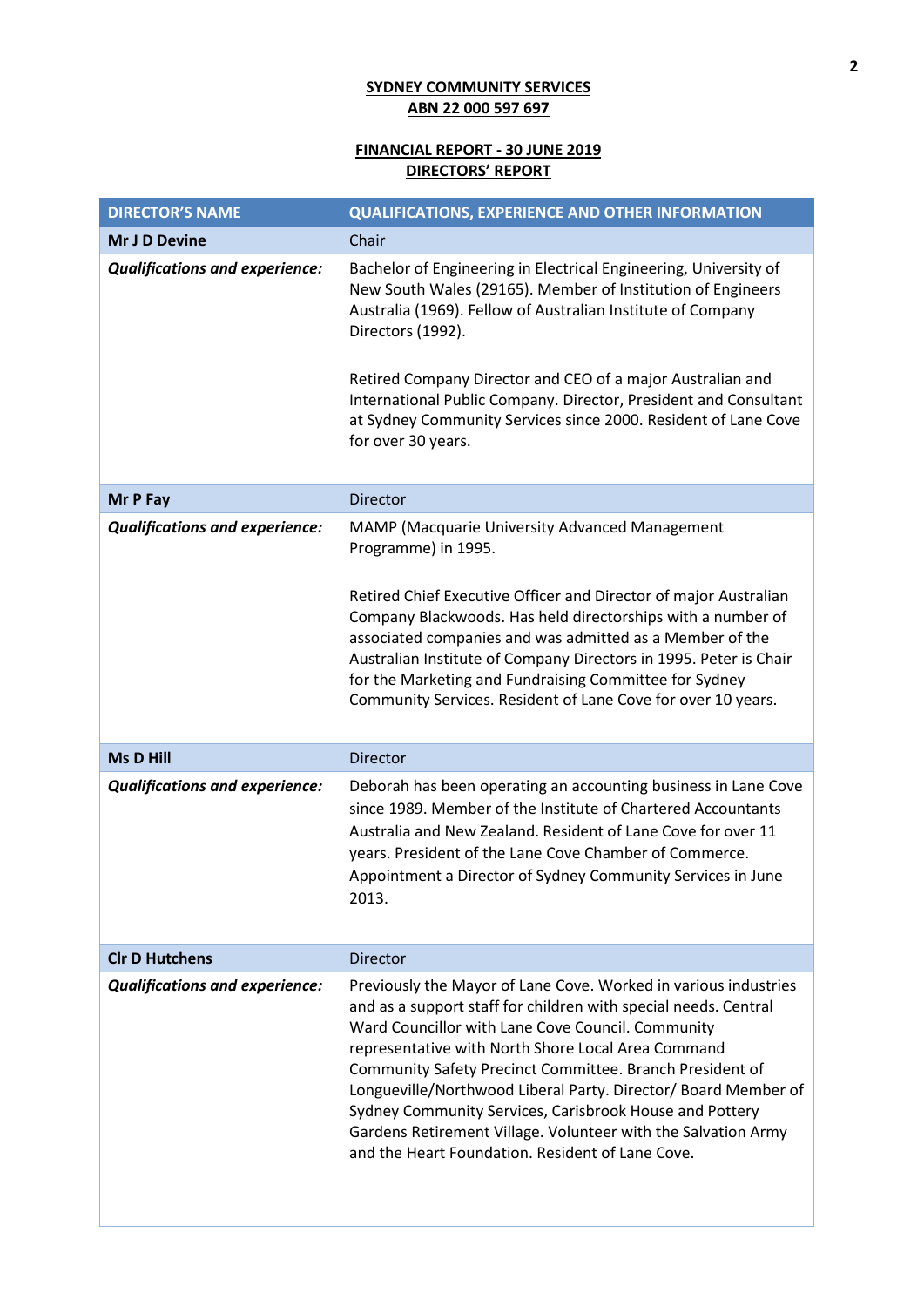# **FINANCIAL REPORT - 30 JUNE 2019 DIRECTORS' REPORT**

| <b>DIRECTOR'S NAME</b>                | <b>QUALIFICATIONS, EXPERIENCE AND OTHER INFORMATION</b>                                                                                                                                                                                                                                                                                                         |
|---------------------------------------|-----------------------------------------------------------------------------------------------------------------------------------------------------------------------------------------------------------------------------------------------------------------------------------------------------------------------------------------------------------------|
| Mr I Longbottom                       | Director                                                                                                                                                                                                                                                                                                                                                        |
| <b>Qualifications and experience:</b> | Councillor for Lane Cove Council between 1991-2012 (Mayor of<br>Lane Cove 2004-2009). Director of Sydney Community Services<br>for over 25 years. Ian chairs the NSW Government Property<br>Services Advisory Council and the Commissioner for NSW for the<br>Clan MacCallum Malcolm Society of Australia and New Zealand.<br>Resident of Lane Cove since 1984. |
| <b>Mr J Shevlin</b>                   | Director                                                                                                                                                                                                                                                                                                                                                        |
| <b>Qualifications and experience:</b> | Solicitor in sole practice in Lane Cove. Director of Sydney<br>Community Services for over 16 years. Resident of Lane Cove for<br>his entire life.                                                                                                                                                                                                              |

# **PRINCIPAL ACTIVITIES**

Sydney Community Services is a local not-for-profit organisation that helps residents to live a quality and independent life in their own home and in their community.

We provide services to the aged and people living with a disability including social activities, gardening, home nursing, podiatry, Community Care Advisory, clean sheets and towels, home delivered meals, home modifications and maintenance, flexible respite, carers support, shopping services, community and engagement programs, medical transport and assistance in daily life.

# **OPERATING RESULT**

The operating result of the for the financial year was a surplus of \$83,555 (2018: deficit \$166,446).

# **MEETINGS OF DIRECTORS**

The number of meetings each director was eligible to attend and actually attended during the financial year is summarised as follows:

|                                        | Eligible | <b>Attended</b> |
|----------------------------------------|----------|-----------------|
| W. Bell                                | 12       | 9               |
| Clr. D Brooks-Horn                     | 12       | 4               |
| D. Button*                             | 12       | 0               |
| R. Cooke                               | 12       | 7               |
| J. Devine                              | 12       | 7               |
| P. Fay                                 | 12       | 7               |
| D. Hill                                | 12       | 4               |
| Clr. D Hutchens                        | 12       | 0               |
| I. Longbottom                          | 12       | 9               |
| J. Shevlin                             | 12       | 8               |
| $*$ rocianod durina tho financial yoar |          |                 |

*\*resigned during the financial year*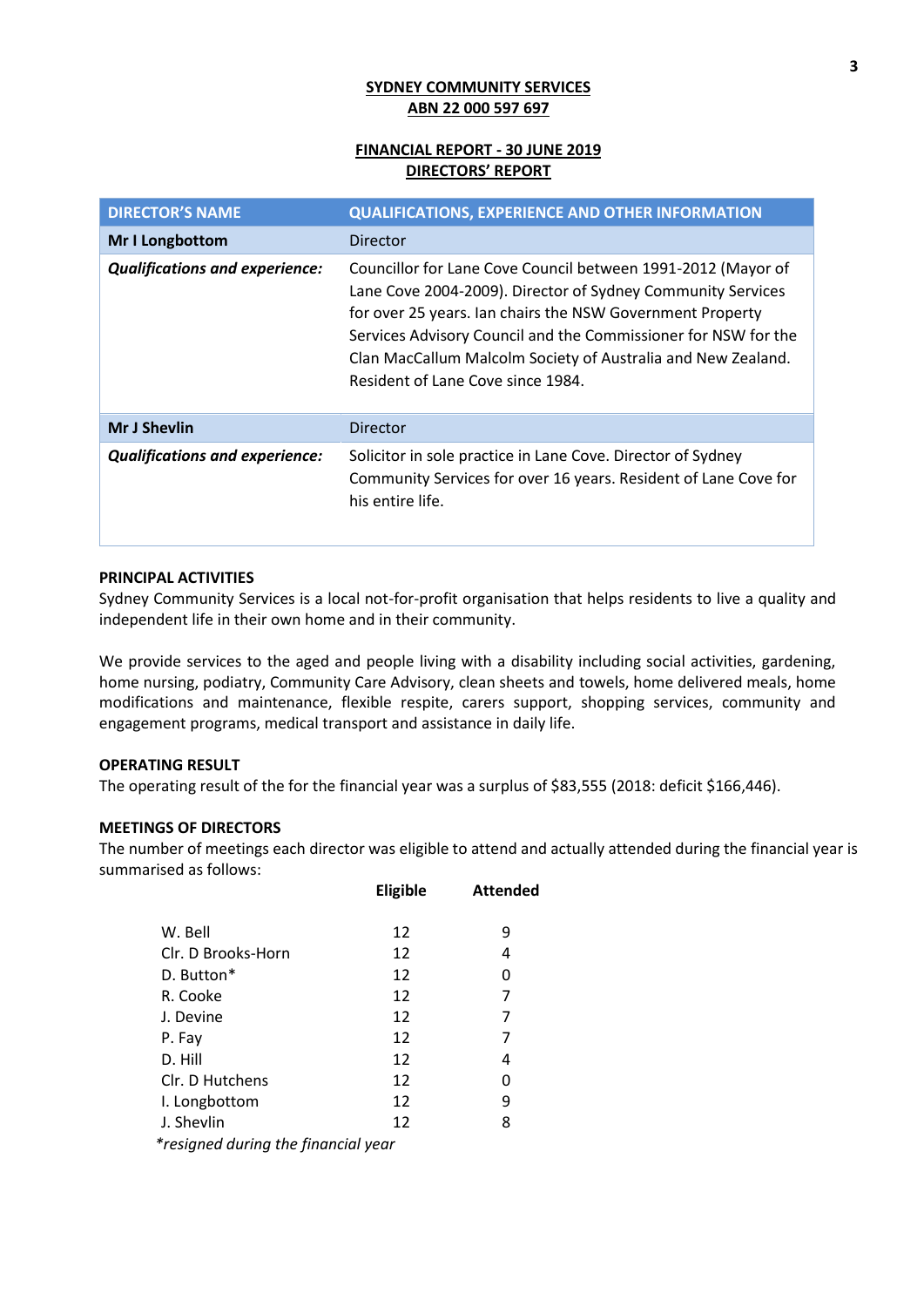# **FINANCIAL REPORT - 30 JUNE 2019 DIRECTORS' REPORT**

## SIGNIFICANT CHANGES IN THE STATE OF AFFAIRS

The Directors are not aware of any events subsequent to the year-end that may have a material impact on the financial statements. s.

Signed in accordance with a resolution of the Board of Directors.

 $x = 1$ 

in

Mr W Bell Vice Chair

Mr J Devine Chair

23 September 2019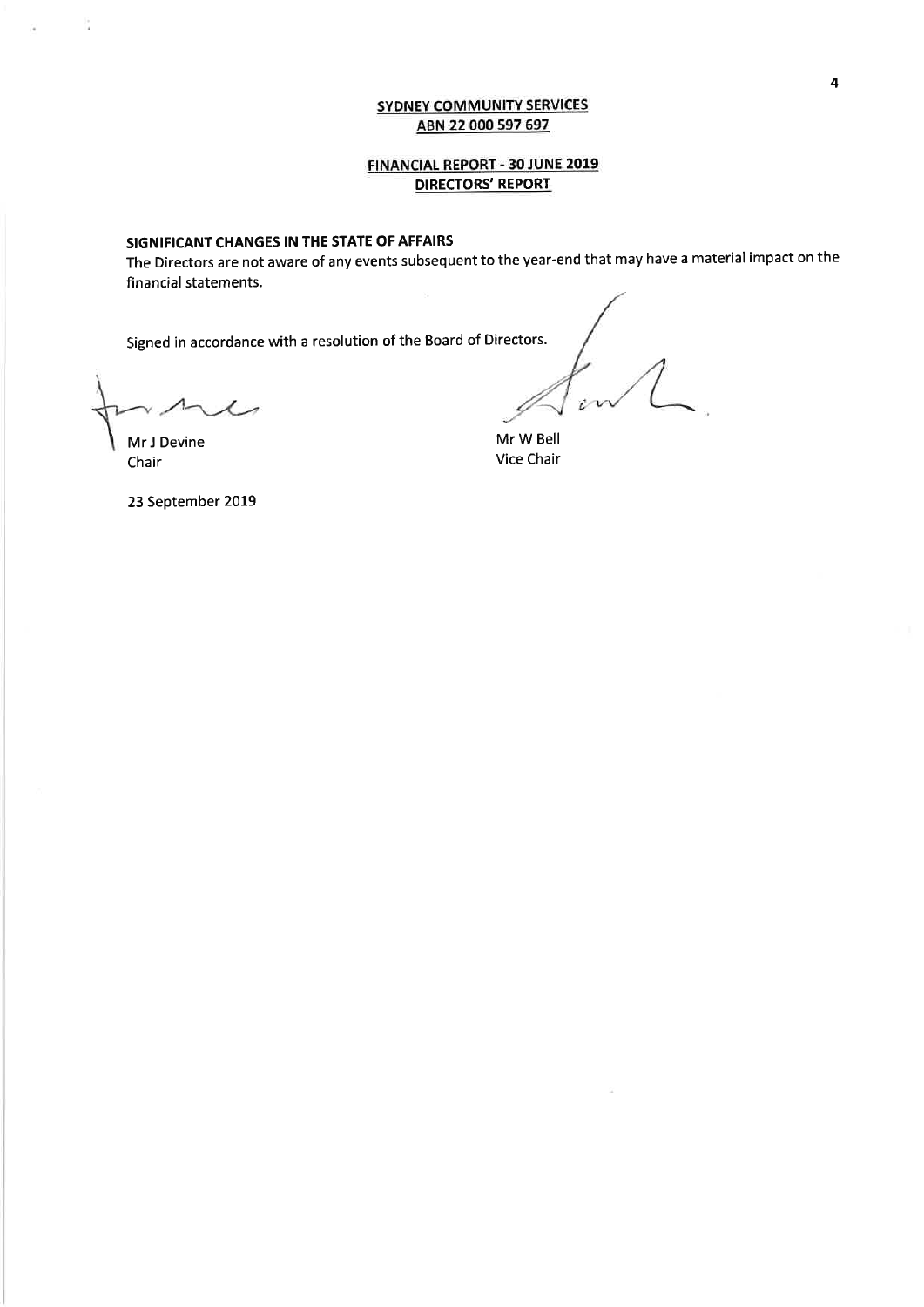# **STATEMENT OF FINANCIAL POSITION AS AT 30 JUNE 2019**

|                                      |             | 2019      | 2018      |
|--------------------------------------|-------------|-----------|-----------|
|                                      | <b>Note</b> | \$        | \$        |
| <b>ASSETS</b>                        |             |           |           |
| <b>Current assets</b>                |             |           |           |
| Cash and cash equivalents            | 6           | 1,802,934 | 1,505,266 |
| Trade and other receivables          | 7           | 254,889   | 265,769   |
| <b>Total current assets</b>          |             | 2,057,823 | 1,771,035 |
| <b>Non-current assets</b>            |             |           |           |
| Property, plant and equipment        | 8           | 140,193   | 134,337   |
| Total non-current assets             |             | 140,193   | 134,337   |
| <b>TOTAL ASSETS</b>                  |             | 2,198,016 | 1,905,372 |
| <b>LIABILITIES</b>                   |             |           |           |
| <b>Current liabilities</b>           |             |           |           |
| Trade and other payables             | 9           | 488,654   | 367,763   |
| <b>Employee benefits</b>             | 10          | 472,811   | 389,922   |
| <b>Total current liabilities</b>     |             | 961,465   | 757,685   |
| <b>Non-current liabilities</b>       |             |           |           |
| Employee benefits                    | 10          | 40,485    | 33,337    |
| <b>Total non-current liabilities</b> |             | 40,485    | 33,337    |
| <b>TOTAL LIABILITIES</b>             |             | 1,001,950 | 791,022   |
| <b>NET ASSETS</b>                    |             | 1,196,066 | 1,114,350 |
| <b>FUNDS</b>                         |             |           |           |
| <b>Accumulated funds</b>             |             | 1,196,066 | 1,114,350 |
| <b>TOTAL FUNDS</b>                   |             | 1,196,066 | 1,114,350 |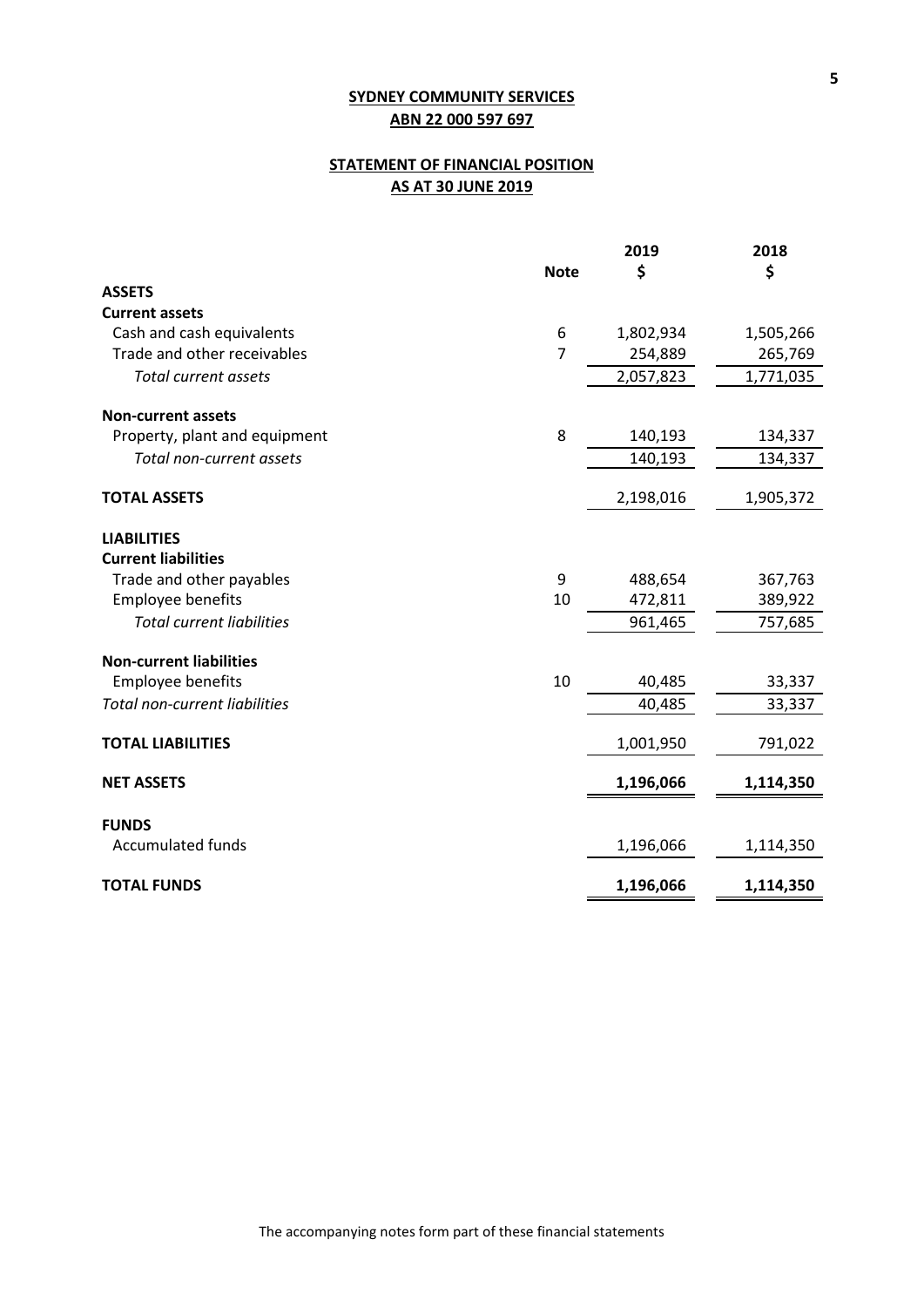# **STATEMENT OF PROFIT OR LOSS AND OTHER COMPREHENSIVE INCOME FOR THE YEAR ENDED 30 JUNE 2019**

|                                                | <b>Note</b> | 2019<br>\$  | 2018<br>\$  |
|------------------------------------------------|-------------|-------------|-------------|
| Revenue                                        | 4           | 4,974,699   | 4,794,087   |
| <b>Other income</b>                            | 4           | 79,083      |             |
|                                                |             | 5,053,782   | 4,794,087   |
| <b>Expenses</b>                                |             |             |             |
| Administration expenses                        |             | (572, 409)  | (583, 120)  |
| Contractors                                    |             | (316, 340)  | (326, 275)  |
| Depreciation                                   |             | (72, 400)   | (76, 711)   |
| Employee expenses                              |             | (3,419,996) | (3,317,576) |
| Motor vehicle expenses                         |             | (87, 102)   | (97, 725)   |
| Occupancy                                      |             | (31, 163)   | (29, 817)   |
| Program delivery cost                          |             | (472, 656)  | (529,309)   |
|                                                |             | (4,972,066) | (4,960,533) |
| Surplus (deficit) before income tax            |             | 81,716      | (166, 446)  |
| Income tax expense                             |             |             |             |
| Surplus (deficit) for the year                 |             | 81,716      | (166, 446)  |
| Other comprehensive income                     |             |             |             |
| Total comprehensive income (loss) for the year |             | 81,716      | (166, 446)  |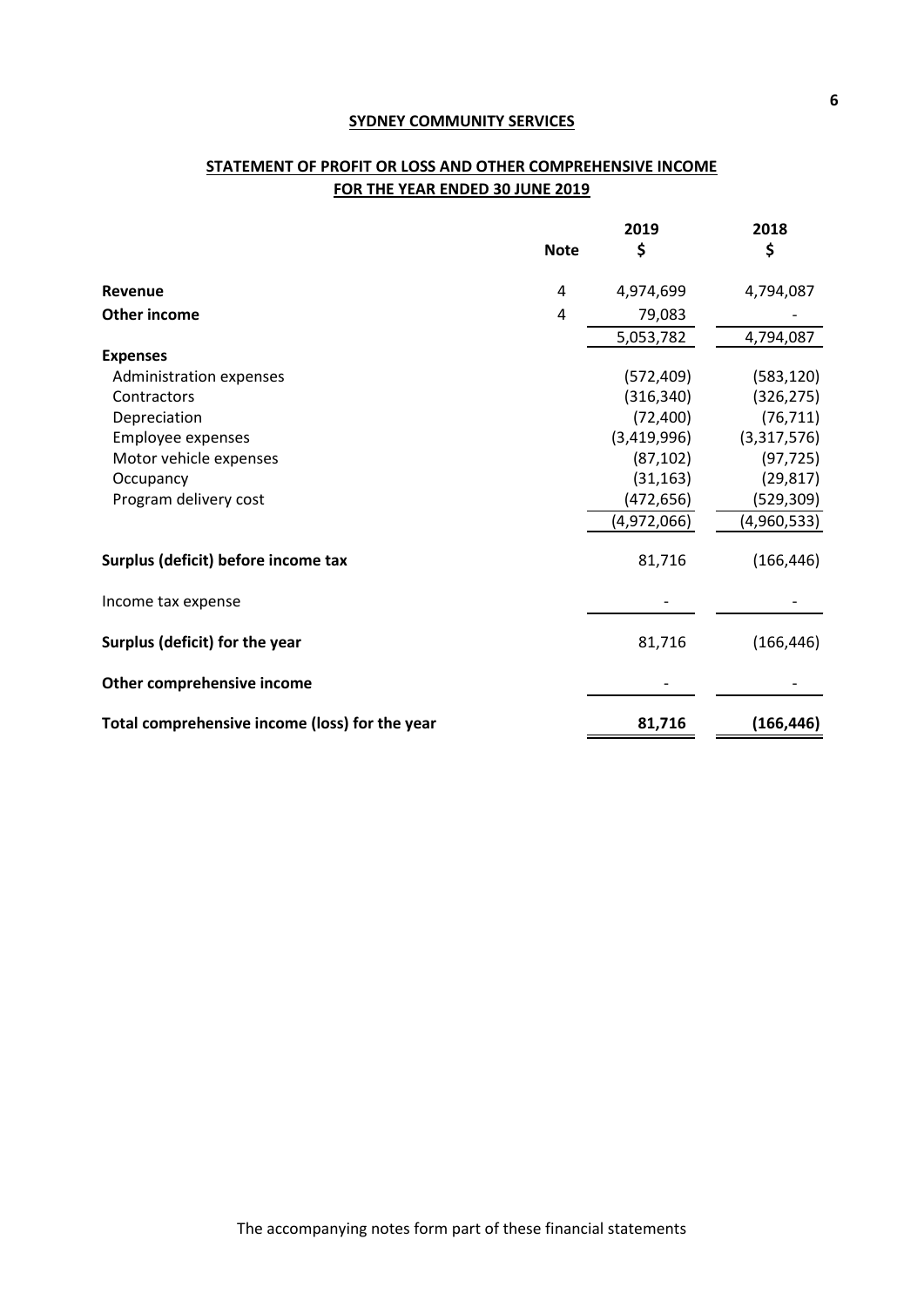# **STATEMENT OF CHANGES IN FUNDS FOR THE YEAR ENDED 30 JUNE 2019**

|                                                | <b>Retained</b><br><b>Earnings</b> | <b>Total</b> |
|------------------------------------------------|------------------------------------|--------------|
|                                                | \$                                 | \$           |
| Balance at 1 July 2017                         | 1,280,796                          | 1,280,796    |
| <b>Comprehensive income</b>                    |                                    |              |
| Surplus (deficit) for the year                 | (166, 446)                         | (166, 446)   |
| Other comprehensive income                     |                                    |              |
| Total comprehensive income (loss) for the year | (166, 446)                         | (166,446)    |
| Balance at 30 June 2018                        | 1,114,350                          | 1,114,350    |
| Balance at 1 July 2018                         | 1,114,350                          | 1,114,350    |
| <b>Comprehensive income</b>                    |                                    |              |
| Surplus for the year                           | 81,716                             | 81,716       |
| Other comprehensive income                     |                                    |              |
| Total comprehensive income for the year        | 81,716                             | 81,716       |
| Balance at 30 June 2019                        | 1,196,066                          | 1,196,066    |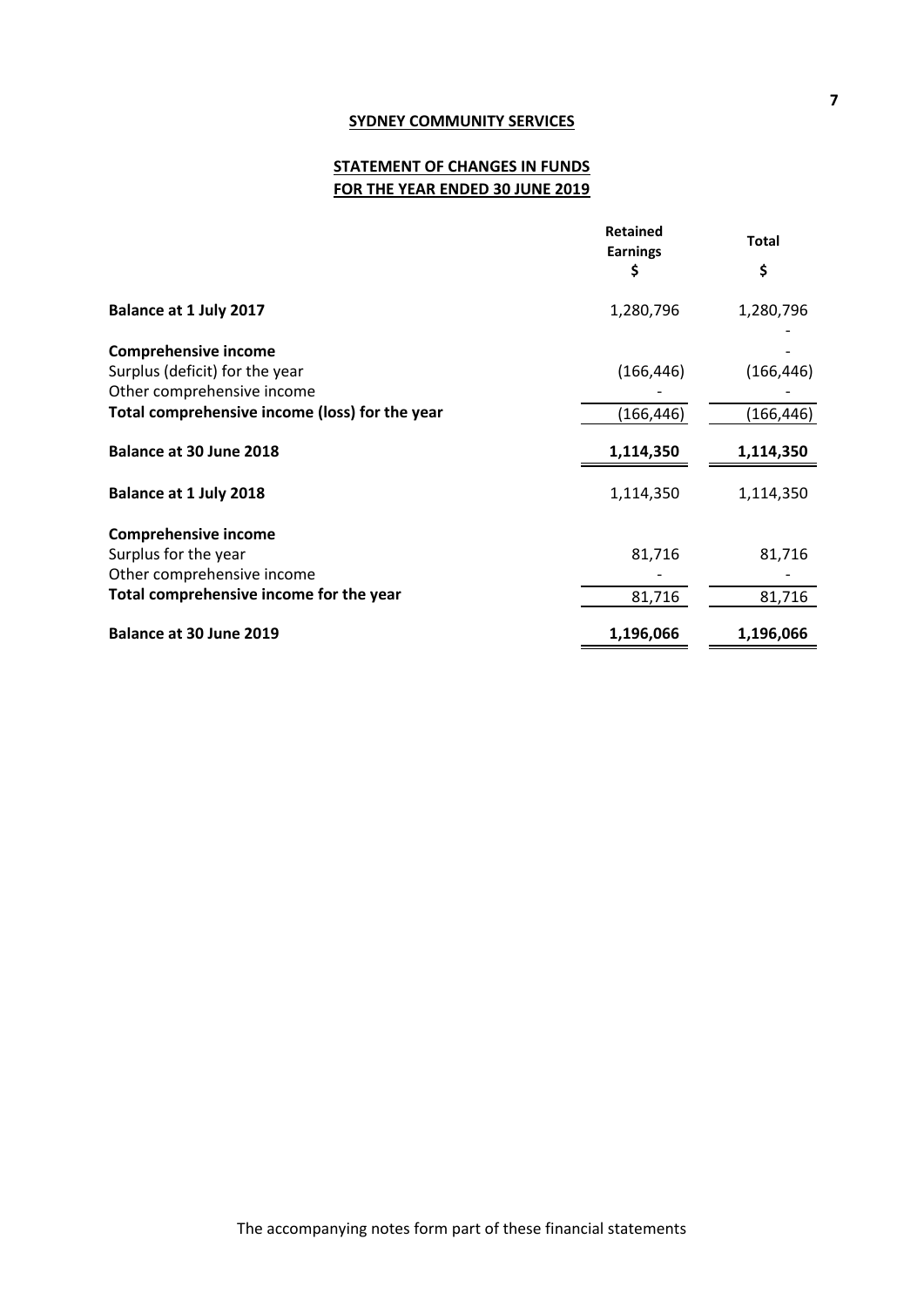# **STATEMENT OF CASH FLOWS FOR THE YEAR ENDED 30 JUNE 2019**

|                                                                  |             | 2019          | 2018        |
|------------------------------------------------------------------|-------------|---------------|-------------|
|                                                                  | <b>Note</b> | \$            | \$          |
| Cash flows from operating activities                             |             |               |             |
| Receipts from government and customers                           |             | 5,267,723     | 4,915,140   |
| Payments to suppliers and employees                              |             | (5, 139, 625) | (5,207,946) |
| Donations paid                                                   |             | 136,386       | 163,564     |
| Interest received                                                |             | 32,357        | 27,990      |
| Net cash flows from operating activities                         | 11          | 296,841       | (101,252)   |
| Cash flows from investing activities                             |             |               |             |
| Proceeds from sale of property, plant and equipment              |             | 82,876        |             |
| Proceeds on merger                                               |             |               | 955,038     |
| Purchase of property, plant and equipment                        |             | (82,049)      | (69, 125)   |
| Net cash flows from investing activities                         |             | 827           | 885,913     |
| Net increase in cash and cash equivalents                        |             | 297,668       | 784,661     |
| Cash and cash equivalents at the beginning of the financial year |             | 1,505,266     | 720,605     |
| Cash and cash equivalents at the end of the financial year       | 6           | 1,802,934     | 1,505,266   |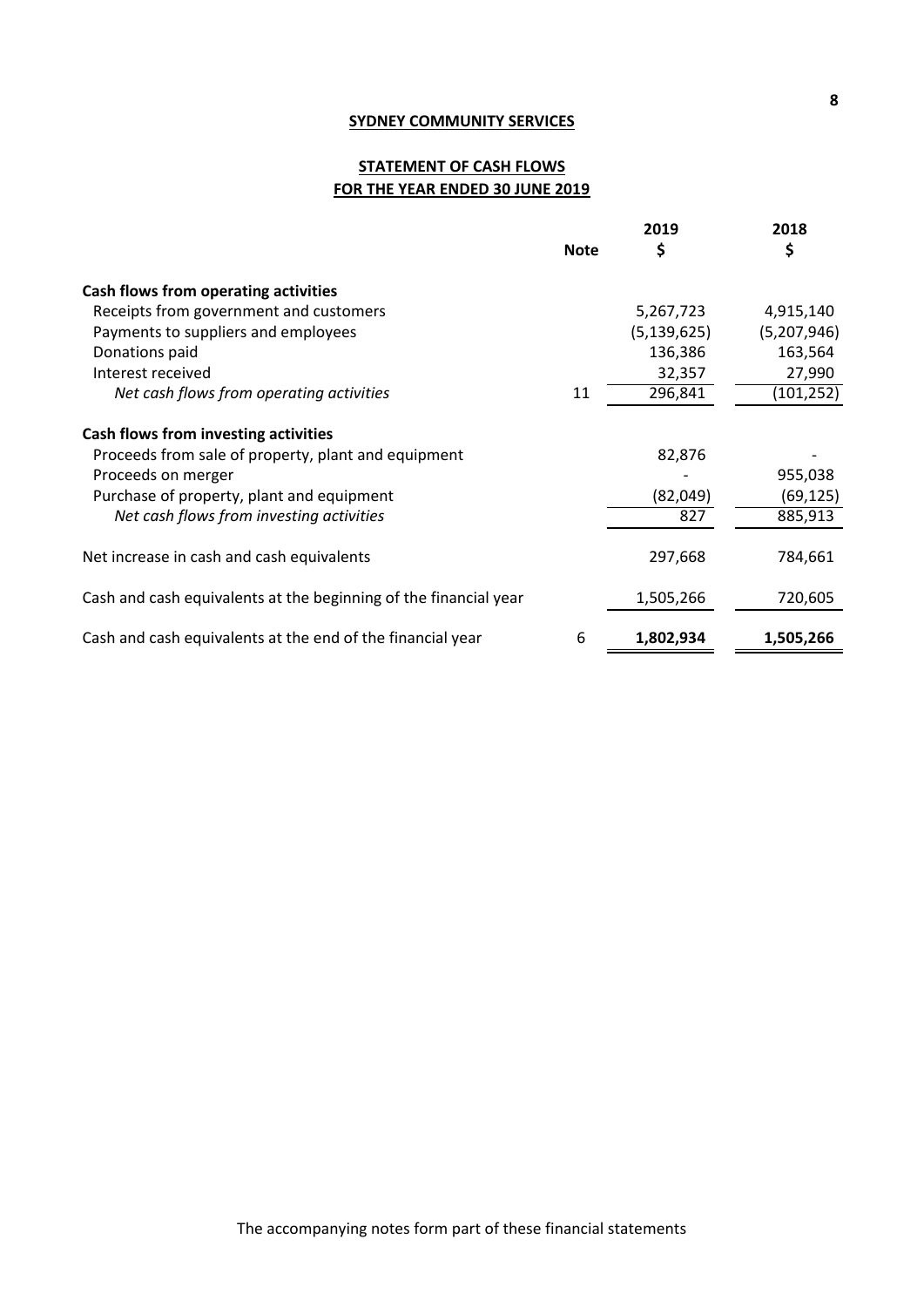#### **FINANCIAL REPORT - 30 JUNE 2019**

#### **NOTES TO THE FINANCIAL STATEMENTS**

#### **Note 1 - Reporting entity**

The financial report is a special purpose financial report that has been prepared for the use of the members of Sydney Community Services. The Directors have determined that Sydney Community Services is not a reporting entity because, in the Directors' opinion, there are unlikely to exist any persons who will rely on this financial report to satisfy specifically all of their information needs.

The financial statements were approved by the Board on 23 September 2019.

### **Note 2 - Basis of preparation**

#### *Statement of compliance*

The financial report is a special purpose financial report that has been prepared in order to satisfy the company's financial report preparation requirements under the *Australian Charities and Not-for-profits Commission Act 2012*. The company is a not-for-profit entity for financial reporting purposes under Australian Accounting Standards. The functional and presentation currency of the company is Australian dollars.

The financial report has been prepared in accordance with the mandatory Australian Accounting Standards applicable as below which the Directors have determined are appropriate to meet the needs of members: -

| AASB 101:  | <b>Presentation of Financial Statements</b>                     |
|------------|-----------------------------------------------------------------|
| AASB 107:  | <b>Statement of Cash Flows</b>                                  |
| AASB 108:  | Accounting Policies, Changes in Accounting Estimates and Errors |
| AASB 1048: | Interpretation of Standards                                     |
| AASB 1054: | <b>Australian Additional Disclosures</b>                        |
|            |                                                                 |

No other Accounting Standards, Accounting Interpretations or other authoritative pronouncements of the Australian Accounting Standards Board have been applied.

### *Basis of measurement*

The financial statements, except for the cash flow information, have been prepared on an accruals basis and are based on historical costs, modified, where applicable, by the measurement at fair value of selected non-current assets, financial assets and financial liabilities.

#### *Comparatives*

Where required by Accounting Standards comparative figures have been adjusted to conform to changes in presentation for the current financial year.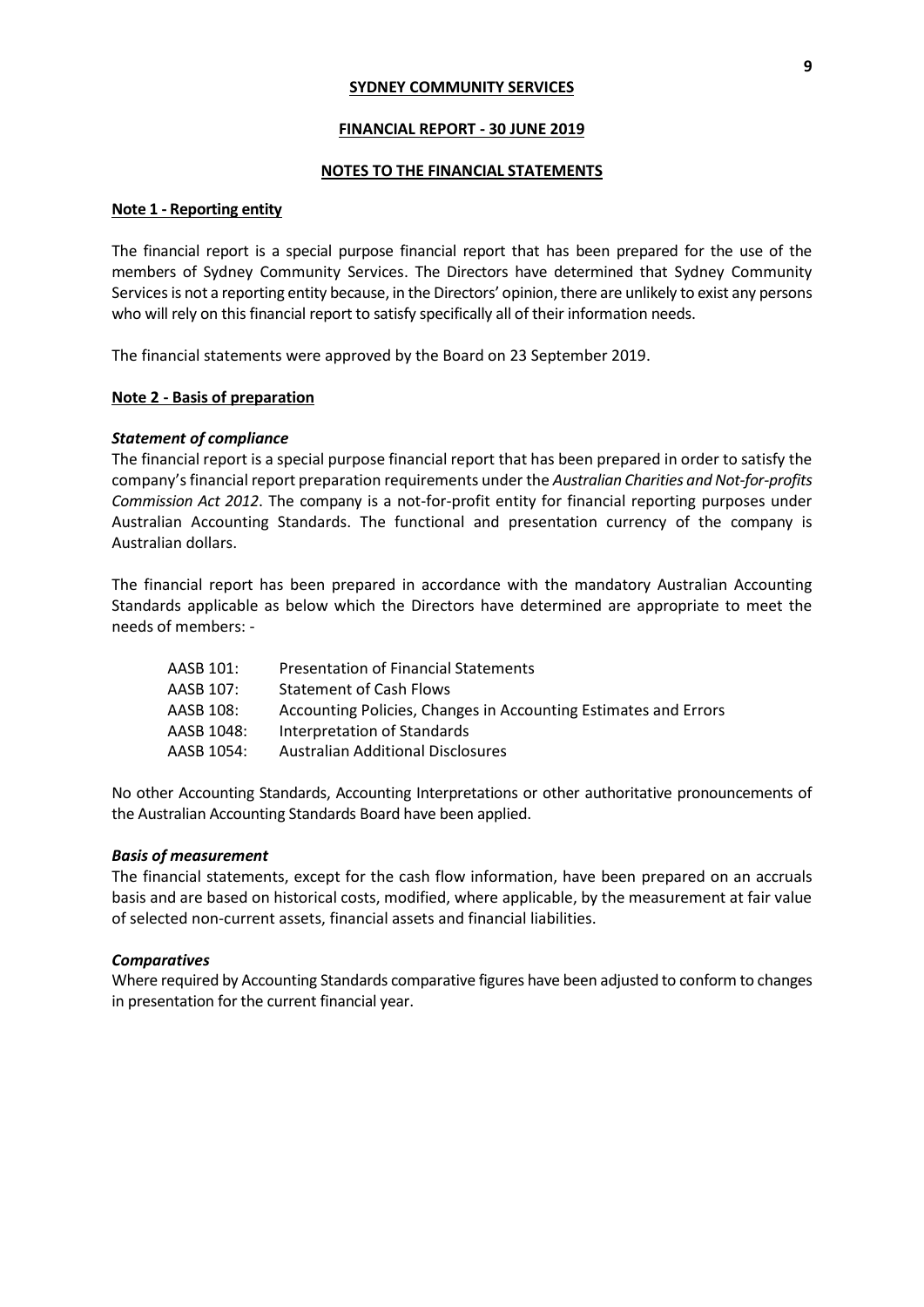## **FINANCIAL REPORT - 30 JUNE 2019**

## **NOTES TO THE FINANCIAL STATEMENTS**

## **Note 2 - Basis of preparation (continued)**

## *Critical accounting estimates and judgements*

The Directors evaluate estimates and judgments incorporated into the financial statements based on historical knowledge and best available current information. Estimates assume a reasonable expectation of future events and are based on current trends and economic data, obtained both externally and within the company.

### Key estimates

## *Impairment*

The Directors assess impairment at the end of each reporting period by evaluation of conditions and events specific to the company that may be indicative of impairment triggers. Recoverable amounts of relevant assets are reassessed using value-in-use calculations which incorporate various key assumptions.

## **Note 3 - Significant accounting policies**

The principal accounting policies adopted in the preparation of the special purpose financial report are set out below. These policies have been consistently applied to all the years presented, unless otherwise stated.

## *Income tax*

Sydney Community Services is a not-for-profit entity & Public Benevolent Institution and is exempt from income tax under Division 50 of the *Income Tax Assessment Act 1997*.

### *Revenue recognition*

Amounts disclosed as revenue are net of goods and services tax (GST). Revenue is recognised for the major business activities as follows:

### *Fees income*

Revenue from operations are recognised on a proportional basis to take account of the delivery of service.

### *Interest and dividends*

Revenue from interest and dividends is recognised on an accruals basis.

### *Grants*

Income arising from the contribution of an asset (including cash) is recognised when the following conditions have been satisfied:

- (a) the company obtains control of the contribution or the right to receive the contribution;
- (b)it is probable that the economic benefits comprising the contribution will flow to the company; and
- (c) the amount of the contribution can be measured reliably at the fair value of the consideration received.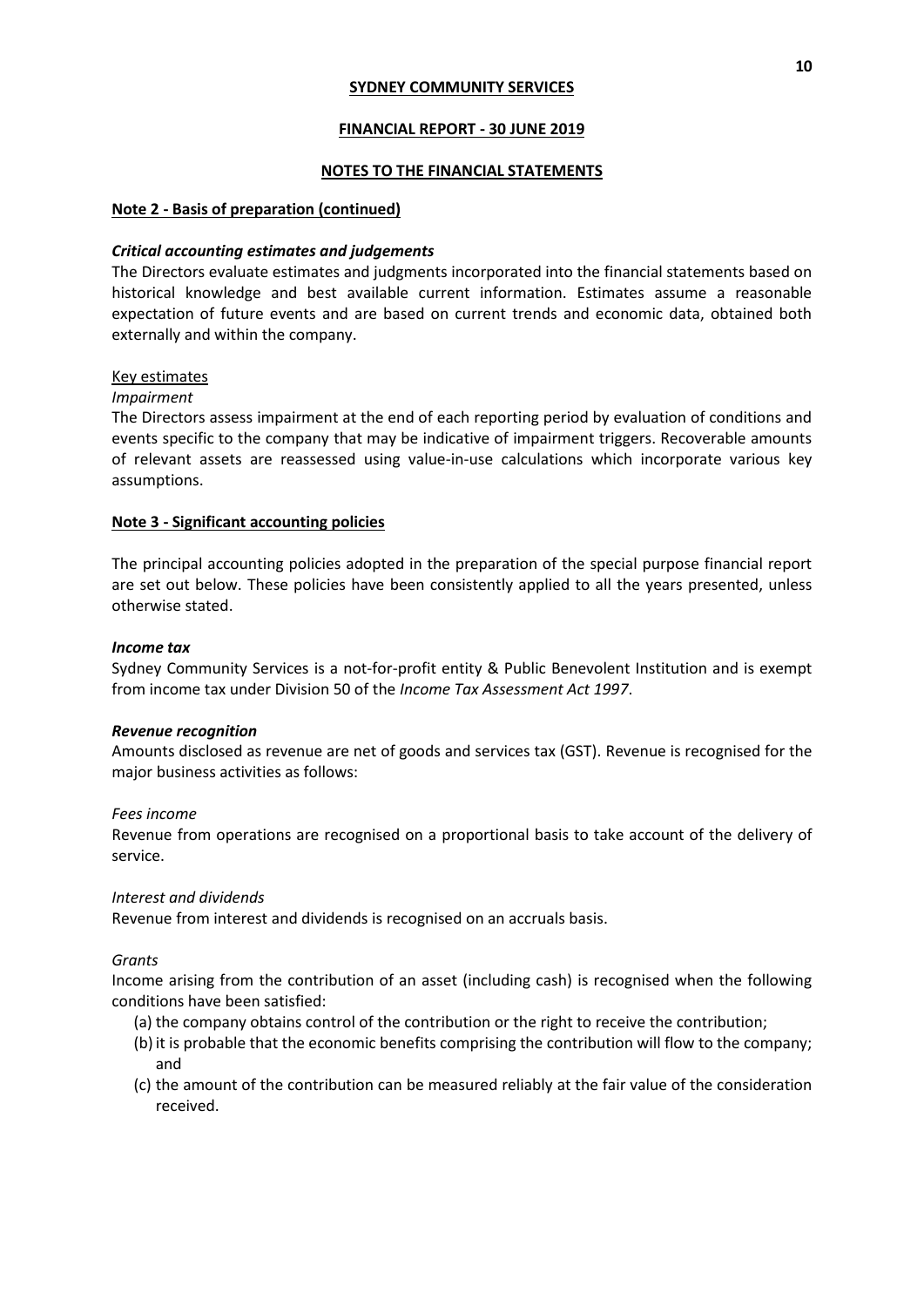#### **FINANCIAL REPORT - 30 JUNE 2019**

#### **NOTES TO THE FINANCIAL STATEMENTS**

#### **Note 3 - Significant accounting policies (continued)**

#### *Goods and services tax (GST)*

Revenues, expenses and assets are recognised net of the amount of GST, except where the amount of GST incurred is not recoverable from the Australian Taxation Office (ATO).

Receivables and payables are stated inclusive of the amount of GST receivable or payable. The net amount of GST recoverable from, or payable to, the ATO is included with other receivables or payables in the statement of financial position.

Cash flows are presented on a gross basis. The GST components of cash flows arising from investing or financing activities which are recoverable from, or payable to, the ATO are presented as operating cash flows included in receipts from customers or payments to suppliers.

### *Cash and cash equivalents*

Cash and cash equivalents includes cash on hand, demand deposits and other short-term investments which are readily convertible to known amounts of cash and which are subject to an insignificant risk of changes in value and bank overdrafts. The company had no bank overdraft at the balance date or prior years.

#### *Trade receivables*

For all sources of recurrent income, trade receivables are recognised initially at fair value and subsequently measured at amortised cost, less provision for doubtful debts.

Collectability of trade receivables is reviewed on an ongoing basis. Debts which are known to be uncollectible are written off. A provision for impairment is established when there is objective evidence that the company will not be able to collect all amounts due according to the original terms of receivables. The amount of the provision is recognised in the statement of profit or loss and other comprehensive income.

#### *Property, plant and equipment*

#### Recognition and measurement

Each class of plant and equipment is carried at cost less, where applicable, any accumulated depreciation and impairment losses. Cost includes expenditure that is directly attributable to the acquisition of the asset. Purchased software that is integral to the functionality of the related equipment is capitalised as part of that equipment.

Gains and losses on disposals are determined by comparing proceeds with the carrying amount. These are included in the statement of profit or loss and other comprehensive income.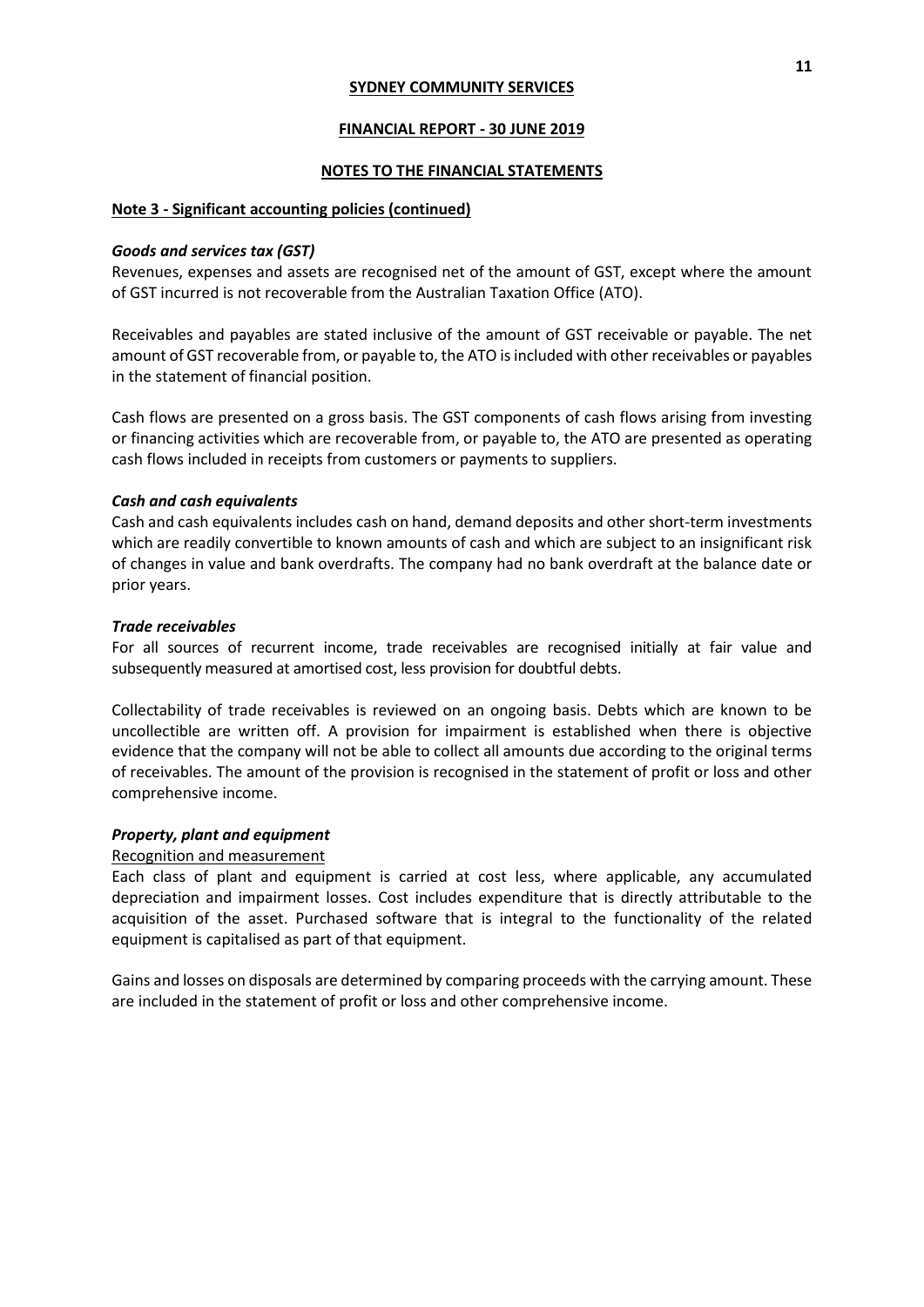## **FINANCIAL REPORT - 30 JUNE 2019**

## **NOTES TO THE FINANCIAL STATEMENTS**

## **Note 3 - Significant accounting policies (continued)**

## *Property, plant and equipment (continued)*

Subsequent costs

Subsequent costs are included in the asset's carrying amount or recognised as a separate asset, as appropriate, only when it is probable that future economic benefits associated with the item will flow to the company and the cost of the item can be measured reliably. All other repairs and maintenance are charged to the statement of profit or loss and other comprehensive income during the financial period in which they are incurred.

## Depreciation

The depreciable amount of all property, plant and equipment is depreciated on a straight-line basis over the asset's useful life to the company commencing from the time the asset is held ready for use.

The depreciation effective life used for each class of depreciable assets is:

| 50%       |
|-----------|
| 15%       |
| 10%       |
| 20% - 50% |
|           |

The assets' residual values and useful lives are reviewed, and adjusted if appropriate, at the end of each reporting period. An asset's carrying amount is written down immediately to its recoverable amount if the asset's carrying amount is greater than its estimated recoverable amount.

# *Trade and other payables*

Trade and other payables represent the liability outstanding at the end of the reporting period for goods and services received by the company during the reporting period, which remain unpaid. The balance is recognised as a current liability with the amounts normally paid within 30 days of recognition of the liability. The carrying amount of trade and other payables is deemed to reflect fair value. They are subject to normal credit terms and do not bear interest.

# *Employee Benefits*

Provision is made for the company's liability for employee benefits arising from services rendered by employees to the end of the reporting period. Employee benefits that are expected to be settled within one year have been measured at the amounts expected to be paid when the liability is settled.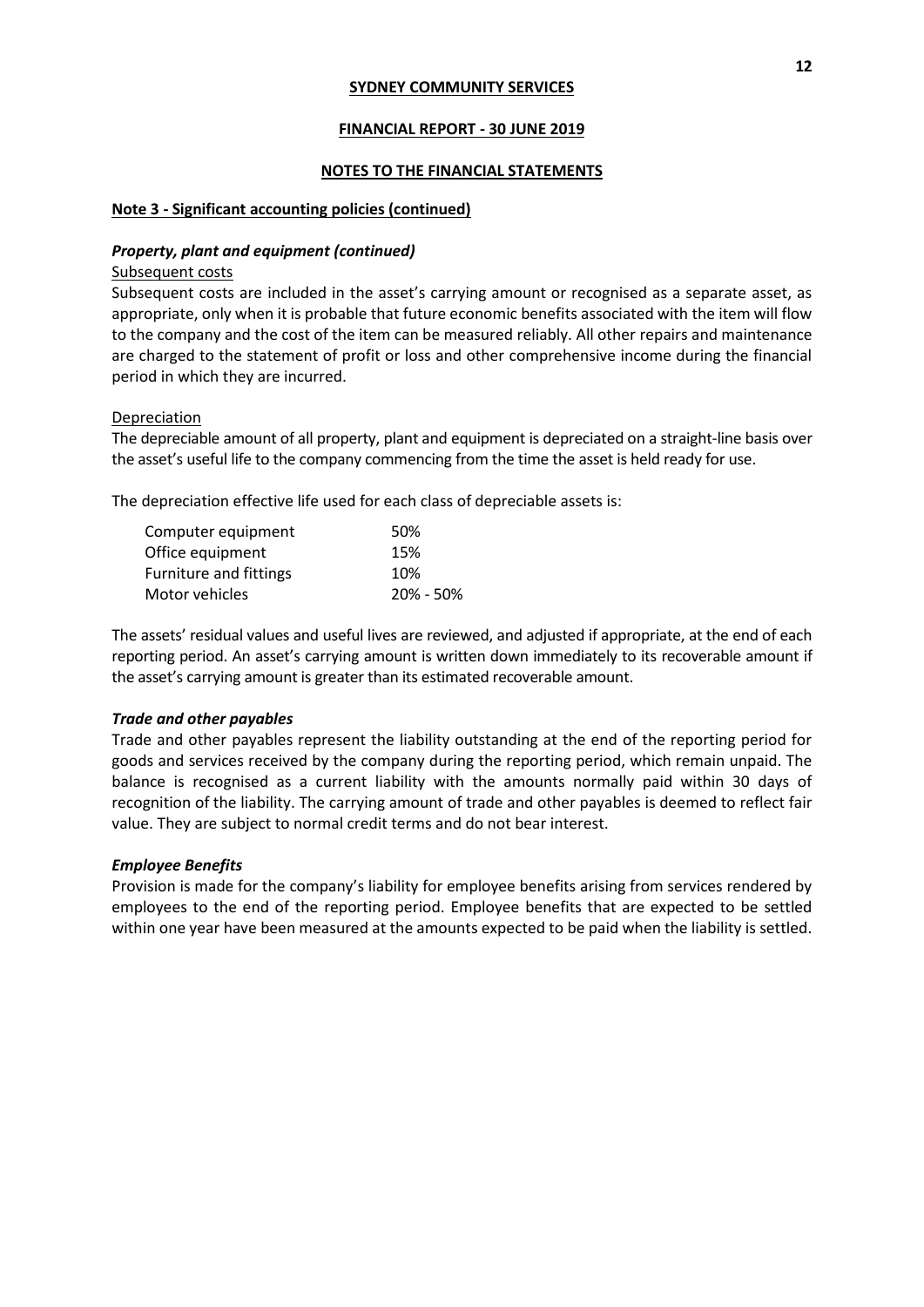# **NOTES TO THE FINANCIAL STATEMENTS FOR THE YEAR ENDED 30 JUNE 2019**

|                                                                                | 2019              | 2018             |
|--------------------------------------------------------------------------------|-------------------|------------------|
|                                                                                | \$                | \$               |
| Note 4 - Revenue and other income                                              |                   |                  |
| Revenue                                                                        |                   |                  |
| Grant revenue                                                                  | 3,278,519         | 3,210,356        |
| <b>Client fees</b>                                                             | 937,661           | 882,590          |
| <b>NDIS</b> fees                                                               | 530,846           | 400,272          |
|                                                                                | 4,747,026         | 4,493,218        |
|                                                                                |                   |                  |
| <b>Other revenue</b>                                                           |                   |                  |
| Donation                                                                       | 136,386           | 163,564          |
| Interest income                                                                | 32,357            | 27,990           |
| Other income                                                                   | 58,930            | 109,315          |
|                                                                                | 227,673           | 300,869          |
| Total revenue                                                                  | 4,974,699         | 4,794,087        |
|                                                                                |                   |                  |
| <b>Other income</b>                                                            |                   |                  |
| Net gain on disposal of property, plant and equipment                          | 79,083            |                  |
| <b>Total other income</b>                                                      | 79,083            |                  |
|                                                                                |                   |                  |
| Total revenue and other income                                                 | 5,053,782         | 4,794,087        |
| Note 5 - Expenses                                                              |                   |                  |
|                                                                                |                   |                  |
| <b>Auditors remuneration</b>                                                   | 12,500<br>72,400  | 12,000           |
| Depreciation - property, plant and equipment<br>Impairment - trade receivables |                   | 76,711<br>11,739 |
|                                                                                |                   |                  |
| Note 6 - Cash and cash equivalents                                             |                   |                  |
| Cash at bank and on hand                                                       | 189,949           | 147,586          |
| Term deposits                                                                  | 1,612,985         | 1,357,680        |
| Total cash and cash equivalents                                                | 1,802,934         | 1,505,266        |
| Note 7 - Trade and other receivables                                           |                   |                  |
|                                                                                |                   |                  |
| Current                                                                        |                   |                  |
| Trade receivables                                                              | 204,488           | 241,864          |
| Provision for impairment                                                       | (15,000)          | (15,000)         |
| Interest receivable                                                            | 189,488<br>15,054 | 226,864<br>4,459 |
| Other receivables                                                              | 19,338            |                  |
| Prepayments                                                                    | 31,009            | 34,446           |
| Total current trade and other receivables                                      |                   |                  |
|                                                                                | 254,889           | 265,769          |
| <b>Provision for impairment</b>                                                |                   |                  |
| Opening net carrying amount                                                    | 15,000            | 3,261            |
| Increase in provision                                                          |                   | 11,739           |
| Closing net carrying amount                                                    | 15,000            | 15,000           |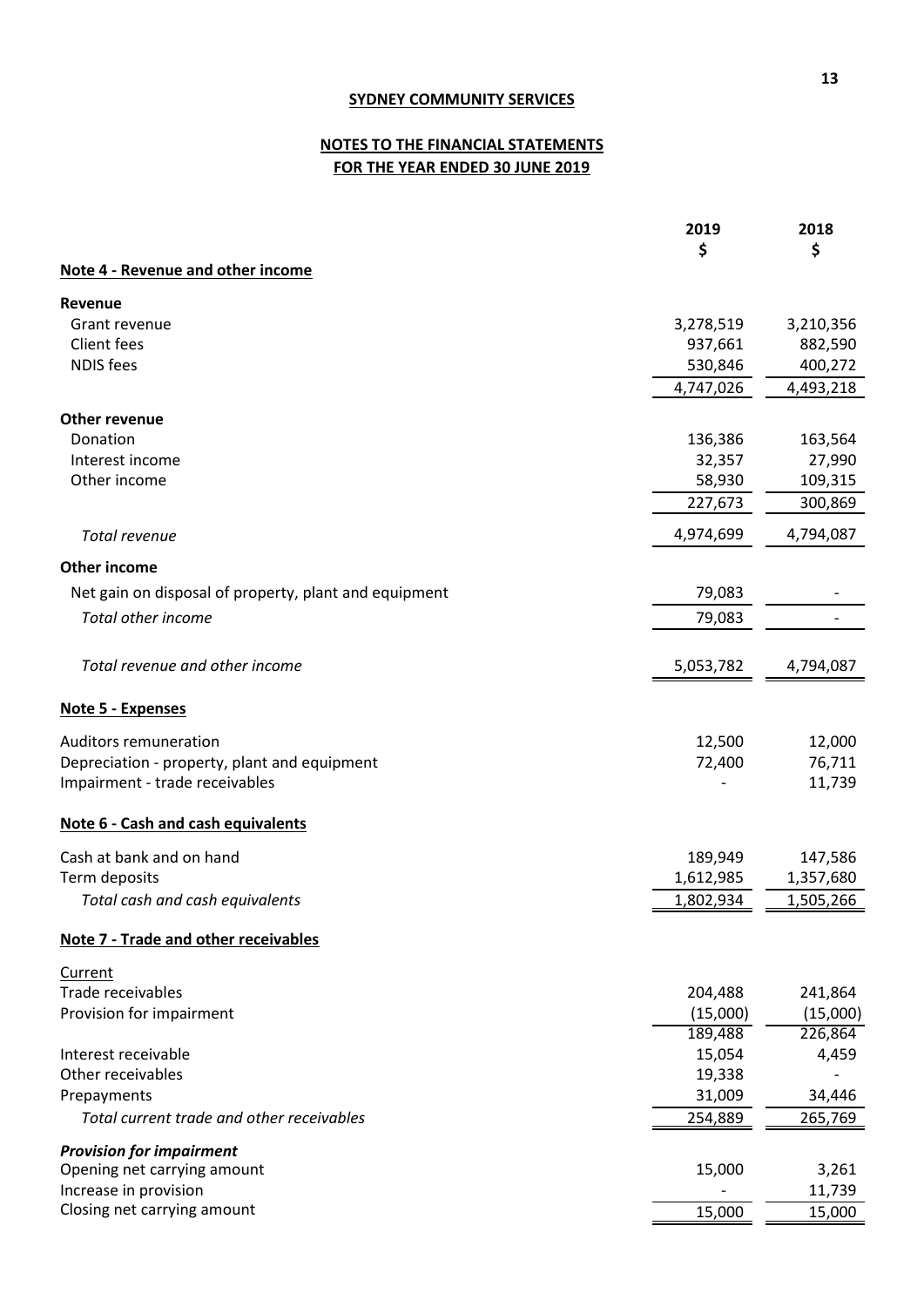# **NOTES TO THE FINANCIAL STATEMENTS FOR THE YEAR ENDED 30 JUNE 2019**

# **Note 8 - Property, plant and equipment**

|                                        | Computer  | <b>Furniture and</b> | <b>Motor</b>    | <b>Total</b> |
|----------------------------------------|-----------|----------------------|-----------------|--------------|
|                                        | Equipment | <b>Equipment</b>     | <b>Vehicles</b> |              |
|                                        | \$        | \$                   | \$              | \$           |
| At 30 June 2018                        |           |                      |                 |              |
| Cost                                   | 53,757    | 135,553              | 379,471         | 568,781      |
| Accumulated depreciation               | (50, 341) | (76, 702)            | (307, 401)      | (434,444)    |
| Net carrying amount                    | 3,416     | 58,851               | 72,070          | 134,337      |
| <b>Movements in carrying amounts</b>   |           |                      |                 |              |
| Opening net carrying amount            | 3,416     | 58,851               | 72,070          | 134,337      |
| Additions                              |           | 5,638                | 76,411          | 82,049       |
| <b>Disposals</b>                       |           |                      | (3, 793)        | (3, 793)     |
| Depreciation charge for the year       | (2, 494)  | (9,538)              | (60, 368)       | (72, 400)    |
| Closing net carrying amount            | 922       | 54,951               | 84,320          | 140,193      |
| At 30 June 2019                        |           |                      |                 |              |
| Cost                                   | 53,757    | 141,191              | 334,431         | 529,379      |
| Accumulated depreciation               | (52, 835) | (86, 240)            | (250, 111)      | (389, 186)   |
| Net carrying amount                    | 922       | 54,951               | 84,320          | 140,193      |
|                                        |           |                      |                 |              |
|                                        |           |                      | 2019<br>\$      | 2018<br>\$   |
| Note 9 - Trade and other payables      |           |                      |                 |              |
| Current                                |           |                      |                 |              |
| Trade payables                         |           |                      | 50,501          | 97,416       |
| GST payable                            |           |                      |                 | 32,558       |
| Unexpended grants                      |           |                      | 123,033         | 23,188       |
| Liabilities to employees               |           |                      | 169,553         | 173,448      |
| Other payables                         |           |                      | 145,567         | 41,153       |
| Total current trade and other payables |           |                      | 488,654         | 367,763      |
| Note 10 - Employee benefits            |           |                      |                 |              |
|                                        |           |                      |                 |              |
| Current                                |           |                      |                 |              |
| Annual leave                           |           |                      | 233,192         | 186,535      |
| Long service leave                     |           |                      | 239,619         | 203,387      |
| Total current employee benefits        |           |                      | 472,811         | 389,922      |
| Non-current                            |           |                      |                 |              |
| Long service leave                     |           |                      | 40,485          | 33,337       |
| Total non-current employee benefits    |           |                      | 40,485          | 33,337       |
|                                        |           |                      |                 |              |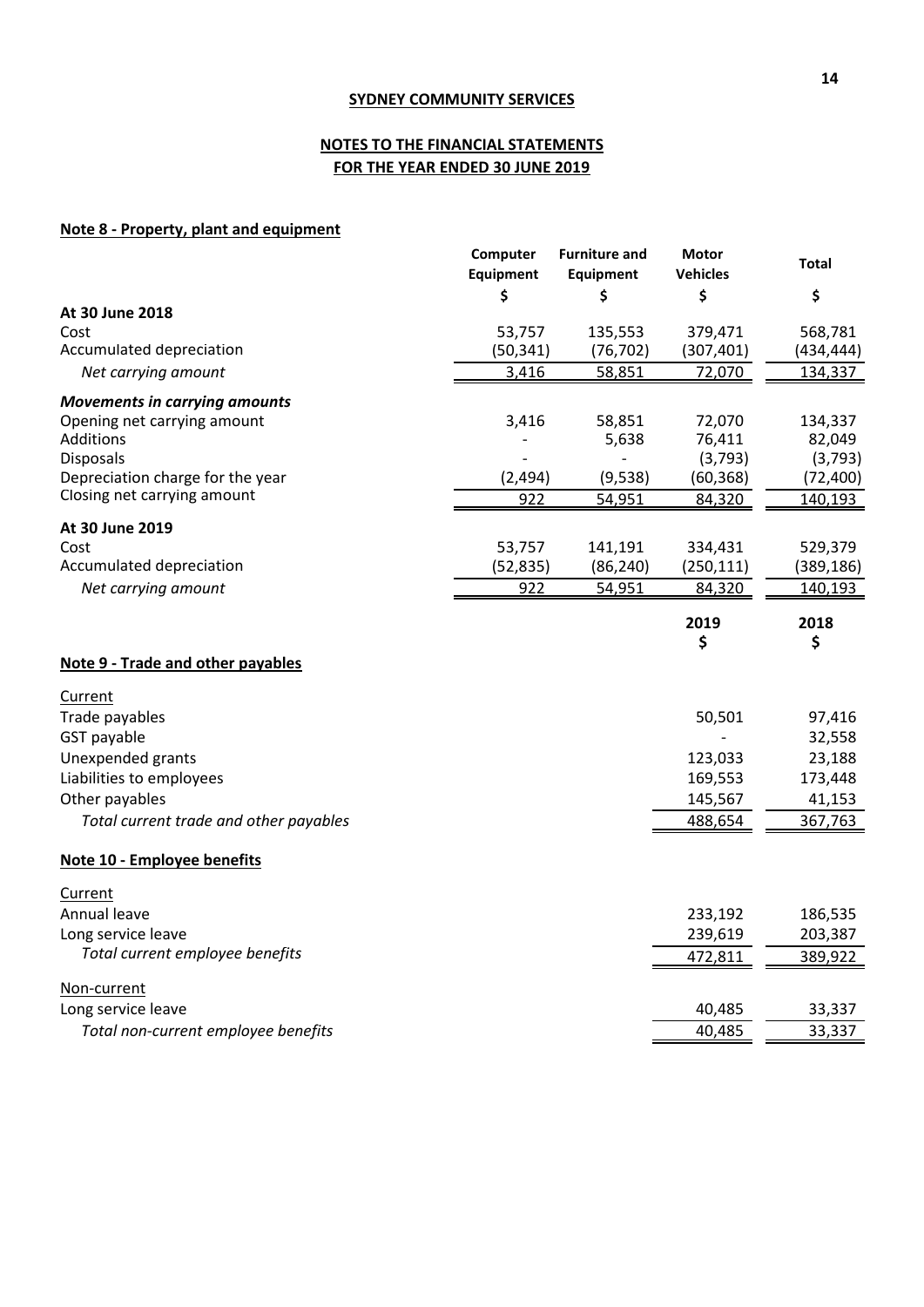# **NOTES TO THE FINANCIAL STATEMENTS FOR THE YEAR ENDED 30 JUNE 2019**

|                                                                                        | 2019<br>\$                    | 2018<br>\$                    |
|----------------------------------------------------------------------------------------|-------------------------------|-------------------------------|
| Note 11 - Cash flow information                                                        |                               |                               |
| Reconciliation of net surplus (deficit) for the year to net cash flows from operations |                               |                               |
| Surplus (deficit) for the year                                                         | 81,716                        | (166, 446)                    |
| Adjustments for:                                                                       |                               |                               |
| Non cash flows                                                                         |                               |                               |
| Depreciation                                                                           | 72,400                        | 76,711                        |
| Provision for impairment                                                               |                               | 11,739                        |
| Changes in assets and liabilities                                                      |                               |                               |
| (Increase) decrease in trade and other receivables                                     | 7,443                         | (44, 778)                     |
| (Increase) decrease in prepayments                                                     | 3,437                         | (23, 290)                     |
| (Decrease) increase in trade and other payables                                        | 21,046                        | 48,913                        |
| (Decrease) increase in unexpended grants                                               | 99,845                        | (85, 607)                     |
| (Decrease) increase in employee benefits                                               | 90,037                        | 81,506                        |
| Net cash flows from operating activities                                               | 296,841                       | (101, 252)                    |
| <b>Note 12 - Related party transactions</b>                                            |                               |                               |
| <b>Additional disclosures</b>                                                          |                               |                               |
| Management fees received - The Trustee for Lane Cove Community Aid Foundation          | 20,328                        | 20,328                        |
|                                                                                        | $\overline{a}$ $\overline{a}$ | $\overline{a}$ $\overline{a}$ |

| INFORMATION TO CONTINUES THE COVE CONTINUINTY AND FOUNDATION.                 | ZU,JZU | 20,920 |
|-------------------------------------------------------------------------------|--------|--------|
| Publishing fees received - The Trustee for Lane Cove Community Aid Foundation | 12,012 | 12.012 |
| Donation received - The Trustee for lane Cove Community Aid Foundation        | 96.000 | 96.000 |
| Rent expense - The Trustee for Lane Cove Community Aid Foundation             | 15.000 | 15.000 |
| Motor vehicles purchased - The Trustee for Lane Cove Community Aid Foundation | 70.071 | 67.430 |
|                                                                               |        |        |

# **Note 13 - Events occurring after the reporting period**

The Directors are not aware of any other events subsequent to the year that may have a material impact on the financial statements.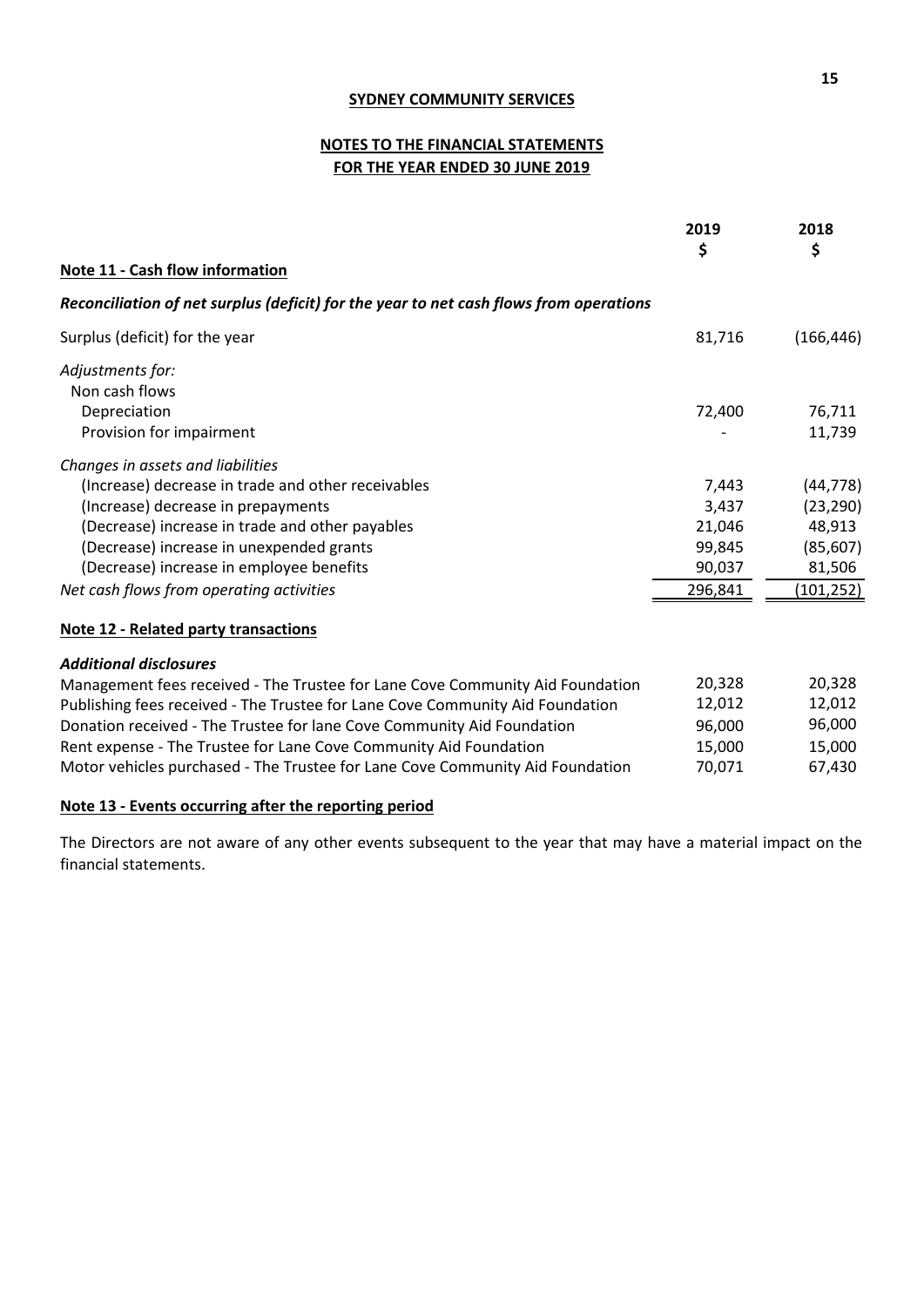# **FINANCIAL REPORT - 30 JUNE 2019**

# **DIRECTORS' DECLARATION**

The Directors of Sydney Community Services have determined that the company is not a reporting entity and that this special purpose financial report should be prepared in accordance with the statement of compliance and basis of preparation described in Note 2 to the financial statements and the Australian Charities and Not-for-profits Commission Act 2012.

In the opinion of the Directors, the financial report, which comprise the statement of financial position, statement of profit or loss and other comprehensive income, statement of changes in funds, statement of cash flows and notes to the financial statements:

- Presents a true and fair view of the financial position of the company as at 30 June 2019 and its  $(a)$ performance for the year ended on that date; and
- At the date of this statement, there are reasonable grounds to believe that the company will be  $(b)$ able to pay its debts as and when they fall due.

This declaration is made in accordance with a resolution of the Board of Directors.

Mr J Devine Chair

Sydney, 23 September 2019

Mr W Bell Vice Chair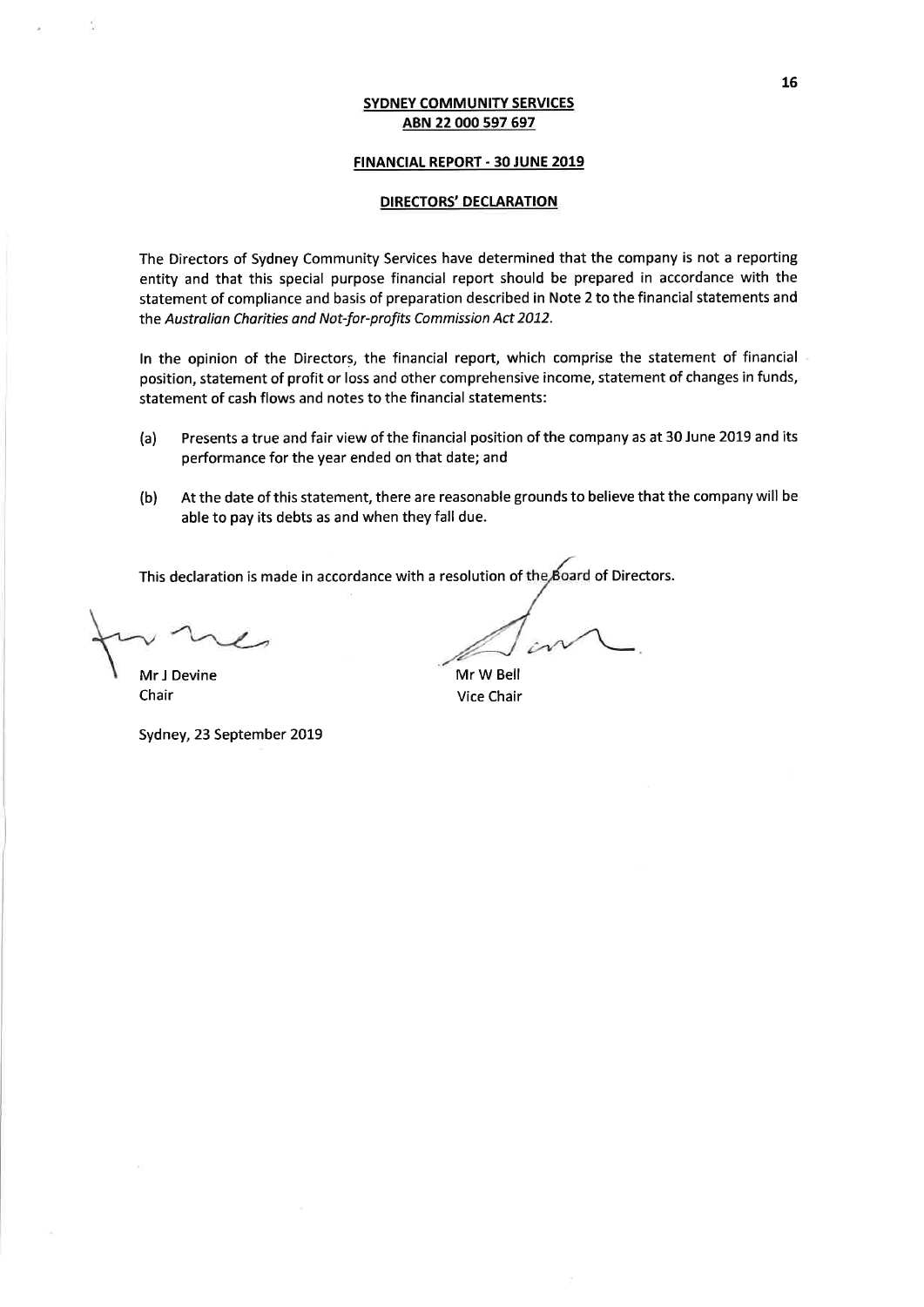#### FINANCIAL REPORT - 30 JUNE 2019

## **DIRECTORS' DECLARATION** UNDER THE CHARITABLE FUNDRAISING ACT 1991

In the opinion of the Directors of Sydney Community Services:

- The financial statements and notes thereto give a true and fair view of all income and  $(i)$ expenditure with respect to fundraising appeals conducted by the organisation for the year ended 30 June 2019; and
- The statement of financial position as at 30 June 2019 gives a true and fair view of the  $(ii)$ state of affairs of the company with respect to fundraising appeals conducted by the organisation; and
- The provisions of the Charitable Fundraising Act 1991, the regulations under that Act,  $(iii)$ and the conditions attached to the authority to fundraise have been complied with by the organisation; and
- The internal controls exercised by the company are appropriate and effective in  $(iv)$ accounting for all income received and applied by the organisation from any of its fundraising appeals.

This declaration is made in accordance with a resolution of the Board of Directors.

Mr J Devine Chair

Sydney, 23 September 2019

Mr W Bell **Vice Chair**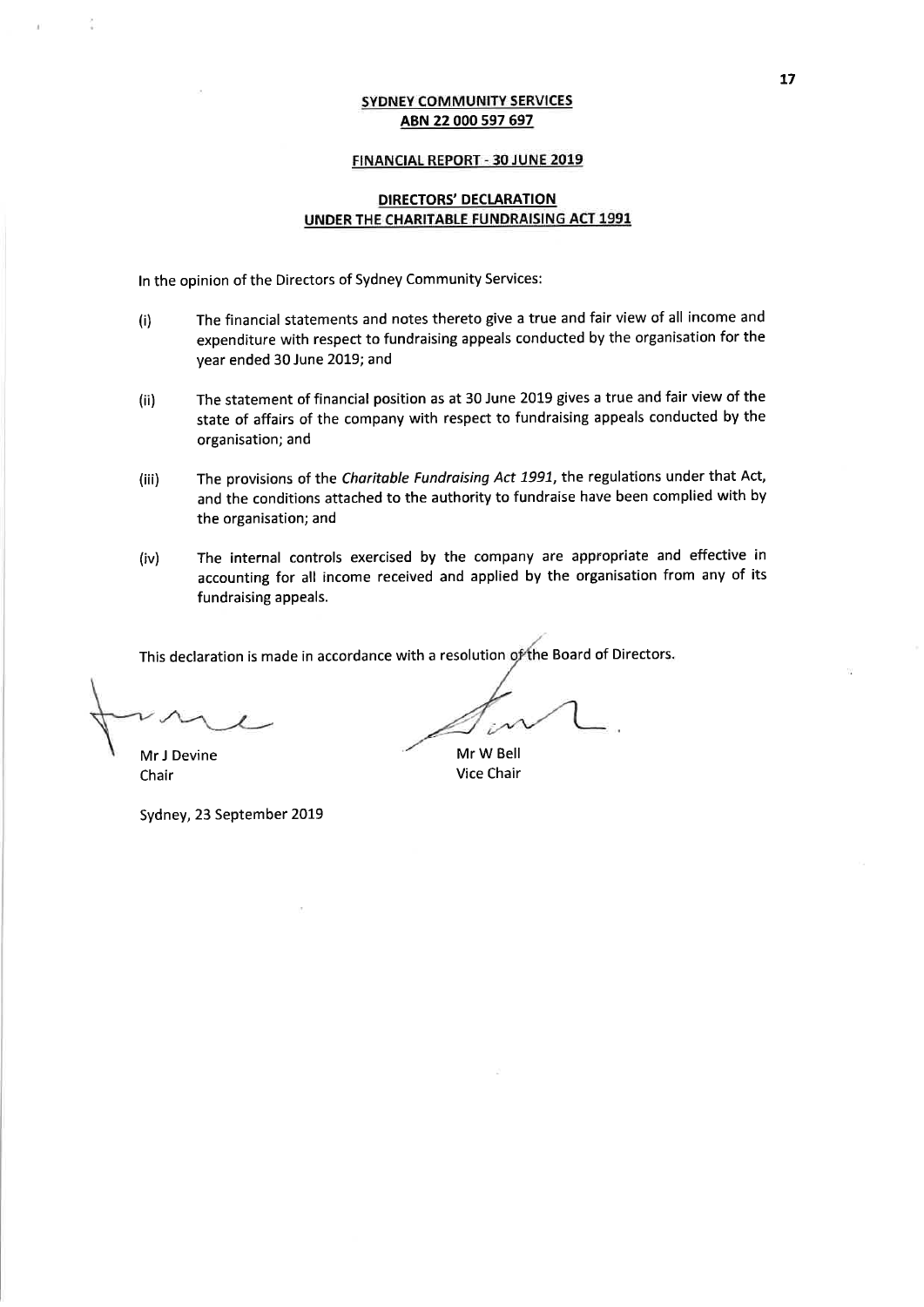

CHARTERED ACCOUNTANTS

**NSW** LEVEL 2 / TOWER 1 / 495 VICTORIA AVE CHATSWOOD NSW 2067 / AUSTRALIA PO BOX 5515 / CHATSWOOD NSW 2057  $SA$ LEVEL 1 / 104 FROME STREET ADELAIDE SA 5000 / AUSTRALIA

**18**

## **SYDNEY COMMUNITY SERVICES ABN 22 000 597 697**

#### **FINANCIAL REPORT - 30 JUNE 2019**

### **INDEPENDENT AUDITOR'S REPORT TO THE MEMBERS OF SYDNEY COMMUNITY SERVICES**

#### *Opinion*

We have audited the accompanying financial report, being a special purpose financial report of Sydney Community Services which comprises the statement of financial position as at 30 June 2019, the statement of profit or loss and other comprehensive income, the statement of changes in funds and statement of cash flows for the year then ended, notes comprising a summary of significant accounting policies and other explanatory information, and the Directors' Declaration.

In our opinion, the accompanying financial report presents fairly, in all material respects, the financial position of the company as at 30 June 2019 and its financial performance and its cash flows for the year then ended in accordance with the *Australian Charities and Not-for-profits Commission Act 2012*.

#### *Basis for Opinion*

We conducted our audit in accordance with Australian Auditing Standards. Our responsibilities under those standards are further described in the *Auditor's Responsibility for the Audit of the Financial Report* section of our report. We are independent of the company in accordance with the auditor independence requirements of the *Australian Charities and Not-for-profits Commission Act 2012* and the ethical requirements of the Accounting Professional and Ethical Standards Board's APES 110 *Code of Ethics for Professional Accountants* (the Code) that are relevant to our audit of the financial report in Australia. We have also fulfilled our other ethical responsibilities in accordance with the Code.

We believe that the audit evidence we have obtained is sufficient and appropriate to provide a basis for our opinion.

#### *Emphasis of Matter - Basis of Accounting*

Without modifying our opinion, we draw attention to Notes 1 and 2 to the financial statements, which describes the basis of accounting. The financial report has been prepared to assist the Directors to meet the requirements of the *Australian Charities and Not-for-profits Commission Act 2012*. As a result, the special purpose financial report may not be suitable for another purpose. Our opinion is not modified in respect of this matter.

#### *Directors' Responsibility for the Financial Report*

The Directors of the company are responsible for the preparation and fair presentation of the financial report in accordance with the financial reporting requirements of the *Australian Charities and Not‐for‐profits Commission Act 2012* and for such internal control as the Directors determine is necessary to enable the preparation of a financial report that is free from material misstatement, whether due to fraud or error.

In preparing the financial report, the Directors are responsible for assessing the company's ability to continue as a going concern, disclosing, as applicable, matters related to going concern and using the going concern basis of accounting unless the Directors either intend to liquidate the company or to cease operations, or have no realistic alternative but to do so.

The Directors are responsible for overseeing the company's financial reporting process.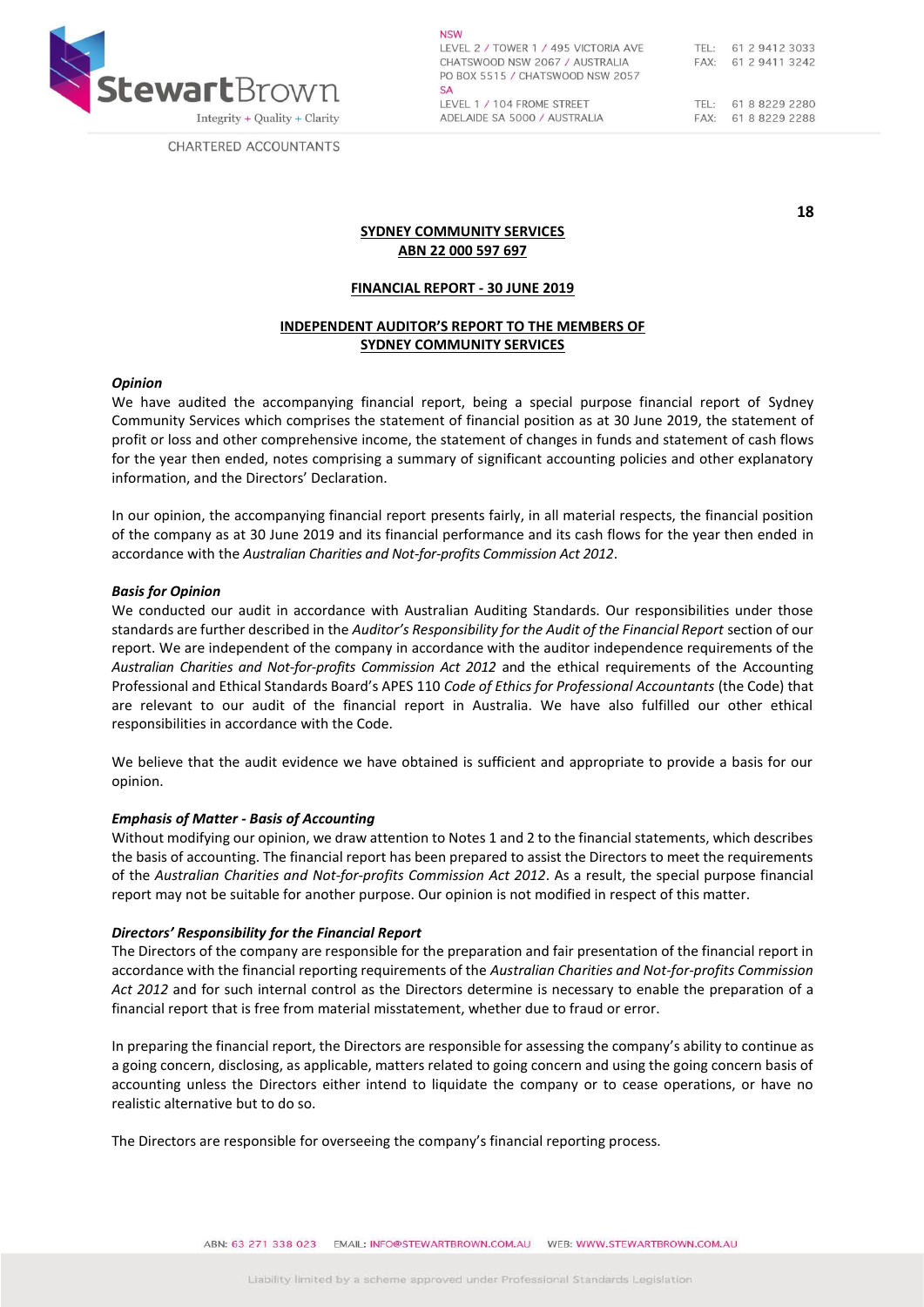### **FINANCIAL REPORT - 30 JUNE 2019**

### **INDEPENDENT AUDITOR'S REPORT TO THE MEMBERS OF SYDNEY COMMUNITY SERVICES**

#### *Auditor's Responsibilities for the Audit of the Financial Report*

Our objectives are to obtain reasonable assurance about whether the financial report as a whole is free from material misstatement, whether due to fraud or error, and to issue an auditor's report that includes our opinion. Reasonable assurance is a high level of assurance, but is not a guarantee that an audit conducted in accordance with the Australian Auditing Standards will always detect a material misstatement when it exists. Misstatements can arise from fraud or error and are considered material if, individually or in the aggregate, they could reasonably be expected to influence the economic decisions of users taken on the basis of this financial report.

A further description of our responsibilities for the audit of the financial report is located at *The Auditing and Assurance Standards Board* and the website address is<http://www.auasb.gov.au/Home.aspx>

We communicate with the Directors regarding, among other matters, the planned scope and timing of the audit and significant audit findings, including any significant deficiencies in internal control that we identify during our audit.

#### *Report on Other Legal and Regulatory Requirements*

In addition, our audit report has also been prepared for the members of the company in accordance with section 24(2) of the *Charitable Fundraising Act 1991*. Accordingly, we have performed additional work beyond that which is performed in our capacity as auditors pursuant to the *Australian Charities and Not-for-profits Commission Act 2012*. These additional procedures included obtaining an understanding of the internal control structure for fundraising appeal activities and examination, on a test basis, of evidence supporting compliance with the accounting and associated record keeping requirements for fundraising appeal activities pursuant to the *Charitable Fundraising Act 1991* and Regulations.

It should be noted that the accounting records and data relied upon for reporting on fundraising appeal activities are not continuously audited and do not necessarily reflect after the event accounting adjustments and the normal year-end financial adjustments for such matters as accruals, prepayments, provisioning and valuations necessary for year-end financial report preparation.

The performance of our statutory audit included a review of internal controls for the purpose of determining the appropriate audit procedures to enable an opinion to be expressed on the financial report. This review is not a comprehensive review of all those systems or of the system taken as a whole and is not designed to uncover all weaknesses in those systems.

The audit opinion expressed in this report pursuant to the *Charitable Fundraising Act 1991* has been formed on the above basis.